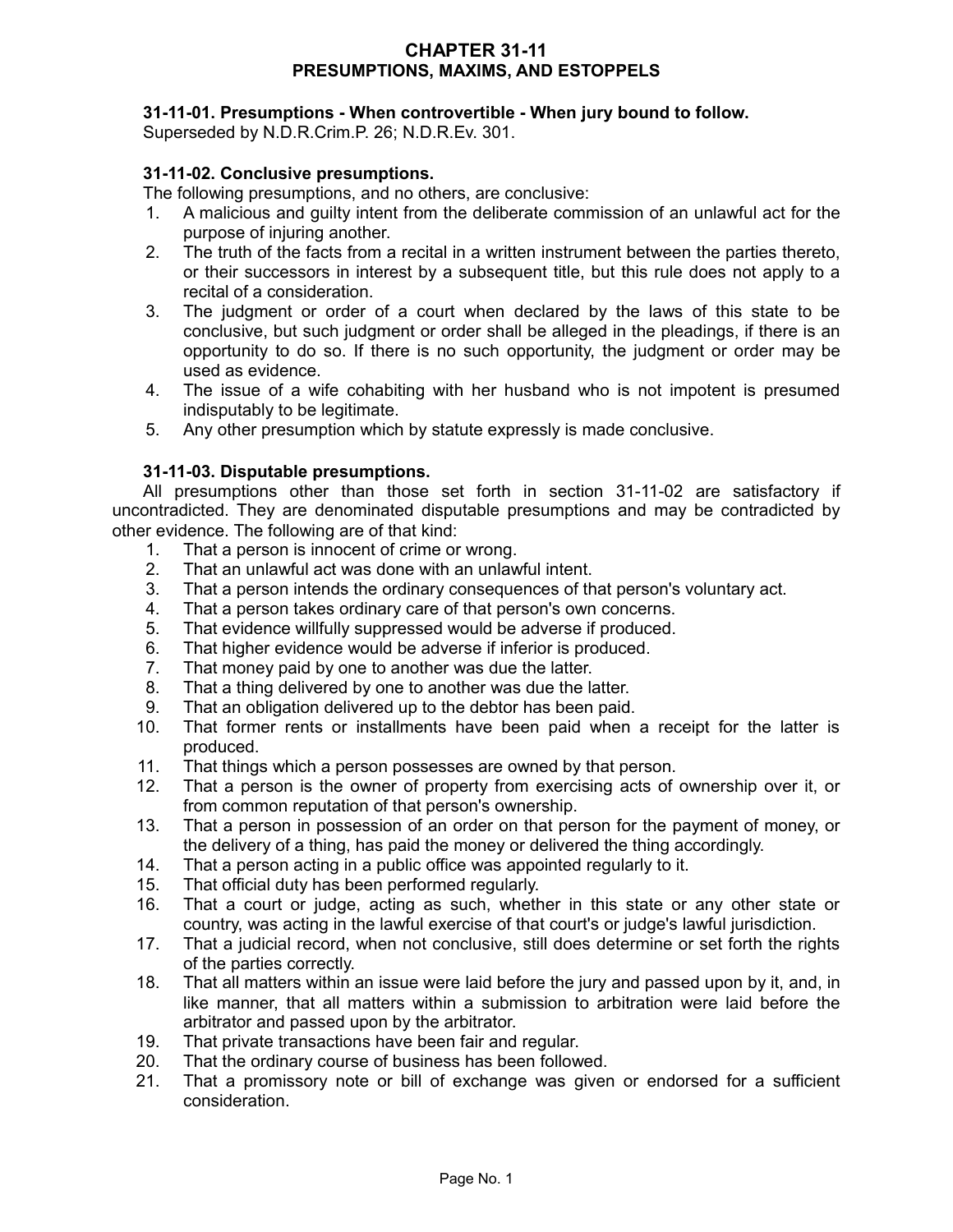- 22. That an endorsement of a negotiable promissory note or bill of exchange was made at the time and place of making the note or bill.
- 23. That a writing is dated truly.
- 24. That a letter duly directed and mailed was received in the regular course of the mail.
- 25. Identity of person from identity of name.
- 26. That a person not heard from in seven years is dead.
- 27. That acquiescence followed from a belief that the thing acquiesced in was conformable to the right or fact.
- 28. That things have happened according to the ordinary course of nature and the ordinary habits of life.
- 29. That persons acting as copartners have entered into a contract of copartnership.
- 30. That a man and woman deporting themselves as husband and wife have entered into a lawful contract of marriage.
- 31. That a thing once found to exist continues as long as is usual with things of that nature.
- 32. That the law has been obeyed.
- 33. That a document or writing more than thirty years old is genuine when the same generally has been acted upon since as genuine by persons having an interest in the question, and its custody has been satisfactorily explained.
- 34. That a printed and published book of statutes or other records or reports purporting to be printed or published by public authority was so printed or published.
- 35. That a printed and published book purporting to contain reports of cases adjudged in the tribunals of the state or country where the book is published contains correct reports of such cases.
- 36. That a trustee or other person whose duty it was to convey real property to a particular person actually has conveyed to heirs, when such presumption is necessary to perfect the title of such person or the person's successor in interest.
- 37. That the owner of any land who, without a reservation of the owner's right, consents to the uninterrupted use by the public of such land for a burial ground for five years intends to dedicate it to the public for that purpose.
- 38. That there was a good and sufficient consideration for a written contract.
- 39. That the foreign law is the same as the law of this state.
- 40. A domicile once acquired is presumed to continue until it is shown to have been changed.

#### **31-11-04. Presumption of death as to estates in real property.**

If any person upon whose life any estate in real property depends remains without the United States, or is absent in the state or elsewhere for seven years together, such person shall be accounted dead naturally in any action or proceeding concerning such property in which the person's death shall come in question, unless it is proved affirmatively that the person was alive during that time.

#### **31-11-04.1. Finding of death under Federal Missing Persons Act prima facie evidence.**

Written findings of presumed death, made by the secretary of war, the secretary of the navy, or other officer or employee of the United States authorized to make such findings, pursuant to the Federal Missing Persons Act, as now or hereafter amended, or a duly certified copy of such finding, shall be received in any court, office, or other place in this state as prima facie evidence of the death of the person therein found to be dead, and the date, circumstances, and place of the person's disappearance.

#### **31-11-04.2. Other findings under Federal Missing Persons Act as prima facie evidence.**

An official written report or record or duly certified copy thereof, that a person is missing, missing in action, interned in a neutral country, or beleaguered, besieged, or captured by an enemy, or is dead, or is alive, made by an officer or an employee of the United States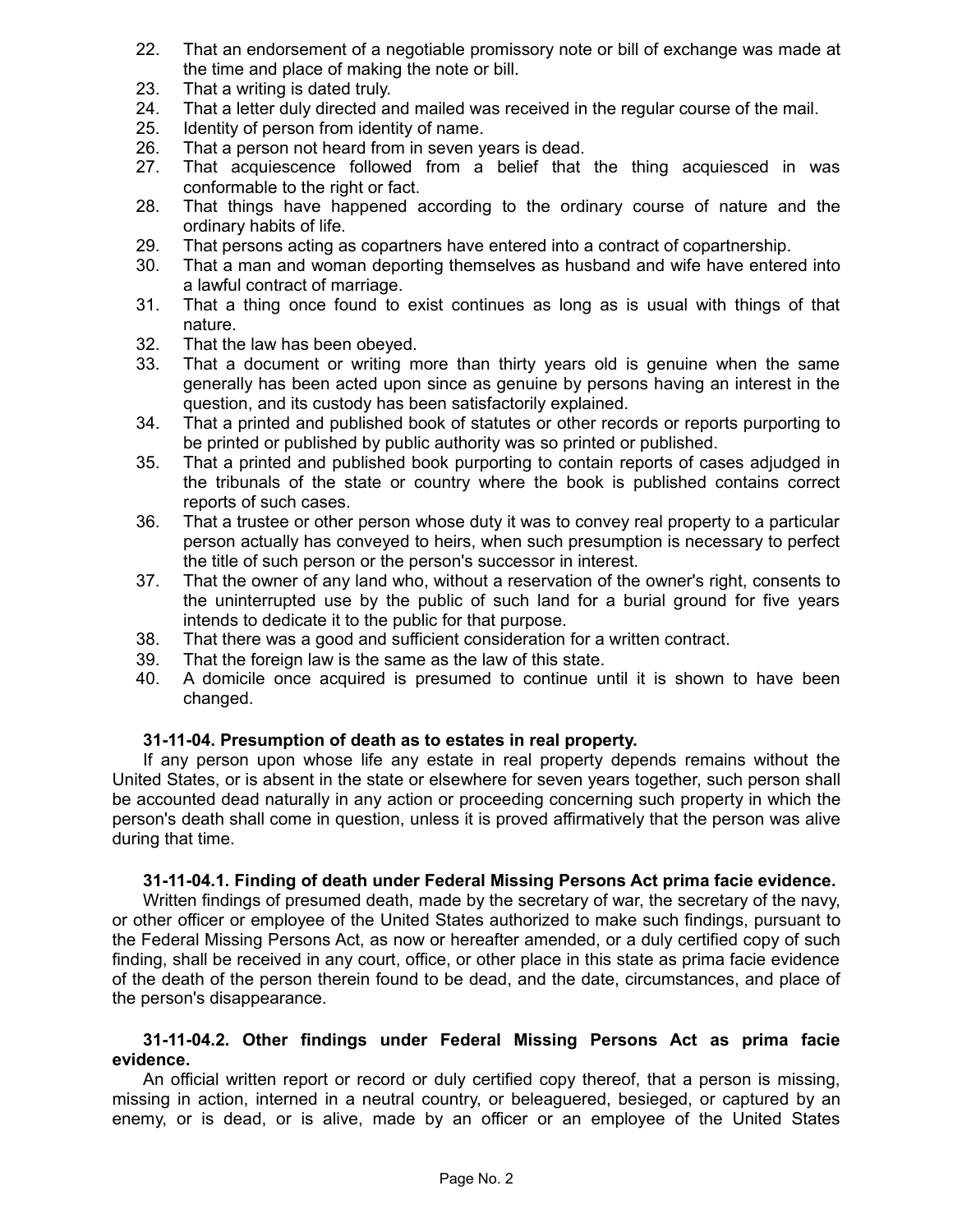authorized by the Act referred to in section 31-11-04.1 or by any other law of the United States to make same, shall be received in any court, office, or other place in this state as prima facie evidence that such person is missing, missing in action, interned in a neutral country, beleaguered or captured by an enemy, or is dead, or is alive, as the case may be.

## **31-11-04.3. Reports and copies deemed signed by authorized officer.**

For the purposes of sections 31-11-04.1 and 31-11-04.2, any finding, report, or record, or duly certified copy thereof, purporting to have been signed by such an officer or employee of the United States, shall prima facie be deemed to have been signed and issued by such an officer or employee pursuant to law, and a person signing same shall prima facie be deemed to have acted within the scope of the person's authority. If a copy purports to have been certified by a person authorized by law to certify the same, such certified copy shall be prima facie evidence of the person's authority so to certify.

# **31-11-05. Maxims of jurisprudence - How to be used and applied - List.**

The maxims of jurisprudence set forth in this section are not intended to qualify any of the provisions of the laws of this state, but to aid in their just application:

- 1. When the reason of a rule ceases so should the rule itself.
- 2. When the reason is the same the rule should be the same.
- 3. A person must not change that person's purpose to the injury of another.
- 4. Anyone may waive the advantage of a law intended solely for that person's benefit, but a law established for a public reason cannot be contravened by a private agreement.
- 5. One must so use one's own rights as not to infringe upon the rights of another.
- 6. One who consents to an act is not wronged by it.
- 7. Acquiescence in error takes away the right of objecting to it.
- 8. A person cannot take advantage of that person's own wrong.
- 9. A person who fraudulently has dispossessed himself or herself of a thing may be treated as if the person still had possession.
- 10. A person who can and does not forbid that which is done on that person's behalf is deemed to have bidden it.
- 11. No one should suffer by the act of another.
- 12. One who takes the benefit must bear the burden.
- 13. One who grants a thing is presumed to grant also whatever is essential to its use.
- 14. For every wrong there is a remedy.
- 15. Between those who are equally in the right or equally in the wrong the law does not interpose.
- 16. Between rights otherwise equal the earliest is preferred.
- 17. No person is responsible for that which no person can control.
- 18. The law helps the vigilant before those who sleep on their rights.
- 19. The law respects form less than substance.
- 20. That which ought to have been done is to be regarded as done in favor of one to whom and against one from whom performance is due.
- 21. That which does not appear to exist is to be regarded as if it did not exist.
- 22. The law never requires impossibilities.
- 23. The law neither does nor requires idle acts.
- 24. The law disregards trifles.
- 25. Particular expressions qualify those which are general.
- 26. Contemporaneous exposition is in general the best.
- 27. The greater contains the less.
- 28. Superfluity does not vitiate.
- 29. That is certain which can be made certain.
- 30. Time does not confirm a void act.
- 31. The incident follows the principal, not the principal the incident.
- 32. An interpretation which gives effect is preferred to one which makes void.
- 33. Interpretation must be reasonable.